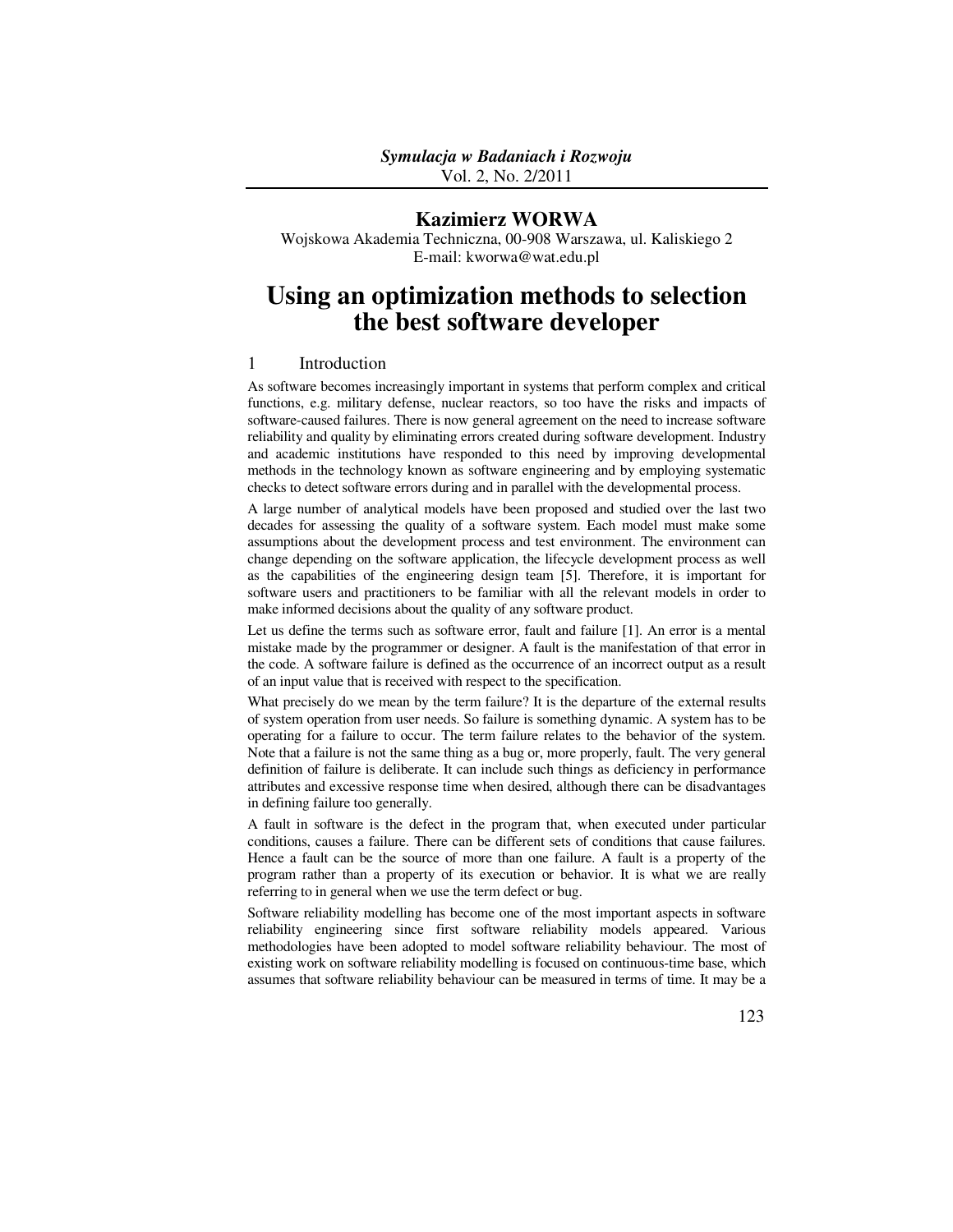#### Kazimierz WORWA

calendar time, a clock time or a CPU execution time [2, 4-8, 10]. Although this assumption is appropriate for a wide scope of software systems, there are many systems, which are essentially different from this assumption. For example, reliability behaviour of a reservation software system should be measured in terms of how many reservations are successful, rather than how long the software operates without any failure. Similarly, reliability behaviour of a bank transaction processing software system should be assessed in terms of how many transactions are successful, etc. Obviously, for these systems, the time base of reliability measurement is essentially discrete rather than continuous. Models that are based on a discrete-time approach are called input-domain or run-domain models (see e.g. [4-8, 10]). They usually express reliability as the probability that an execution of the software is successful.

In spite of permanent improvement of software project and implementation methods which are used in a practice of a software development they still can not guarantee of developing a complicated software system entirely free of errors. These errors appeared during useful exploitation of software and they cause to arise some financial losses and other difficulties. In order to minimize of scale such difficulties software users demand from developers such reliable software as possible. Unfortunately, more reliable software is more expensive so there is a practical problem to determine some compromise on both software quality and cost requirements. In practice, determining such a compromise can be easier if there are possibilities to estimate both software reliability level and his development cost by means of appropriate measures.

The purpose of this chapter is to propose some formal way of determining software developer by formulating and solving the bicriterial optimization problem will both minimize the value of the number of software tasks which have incorrect realization during some time period and minimize the value of the software development cost. The method of determining the best software developer that is proposed will be illustrated by the simple numerical example.

### 2 Mathematical model of the software exploitation process

We will consider some useful software that services arriving tasks. Each input task involve a sequence of software operations, whereas an operation is a minimum execution unit of software. The concrete sense of an operation is subject to application context. For example, an operation can correspond to execution of a test case, of a program path, etc. Some input data set is connected with every operation and operation consists in executing of the software with that data set. An operation can be viewed as a transformation of an input state to an output state. One recognizes the possibility of a software failure by noting a discrepancy between the actual value of a variable occurring during an operation and the value of that variable expected by users.

We can view the execution of a program as a single entity, lasting for months or even years for real-time systems. However, it is easier to characterize the execution if you divide it into a set of operations*.* Then the environment is specified by the operational profile*,* where operational profile is a complete set of operations with their probabilities of occurrence. Probability of occurrence refers to probability among all invocations of all operations. In turn, there are many possible instances of operations, each called a run. During execution, the factors that cause a particular operation and a particular run within that operation to occur are very numerous and complex. Hence, we can view the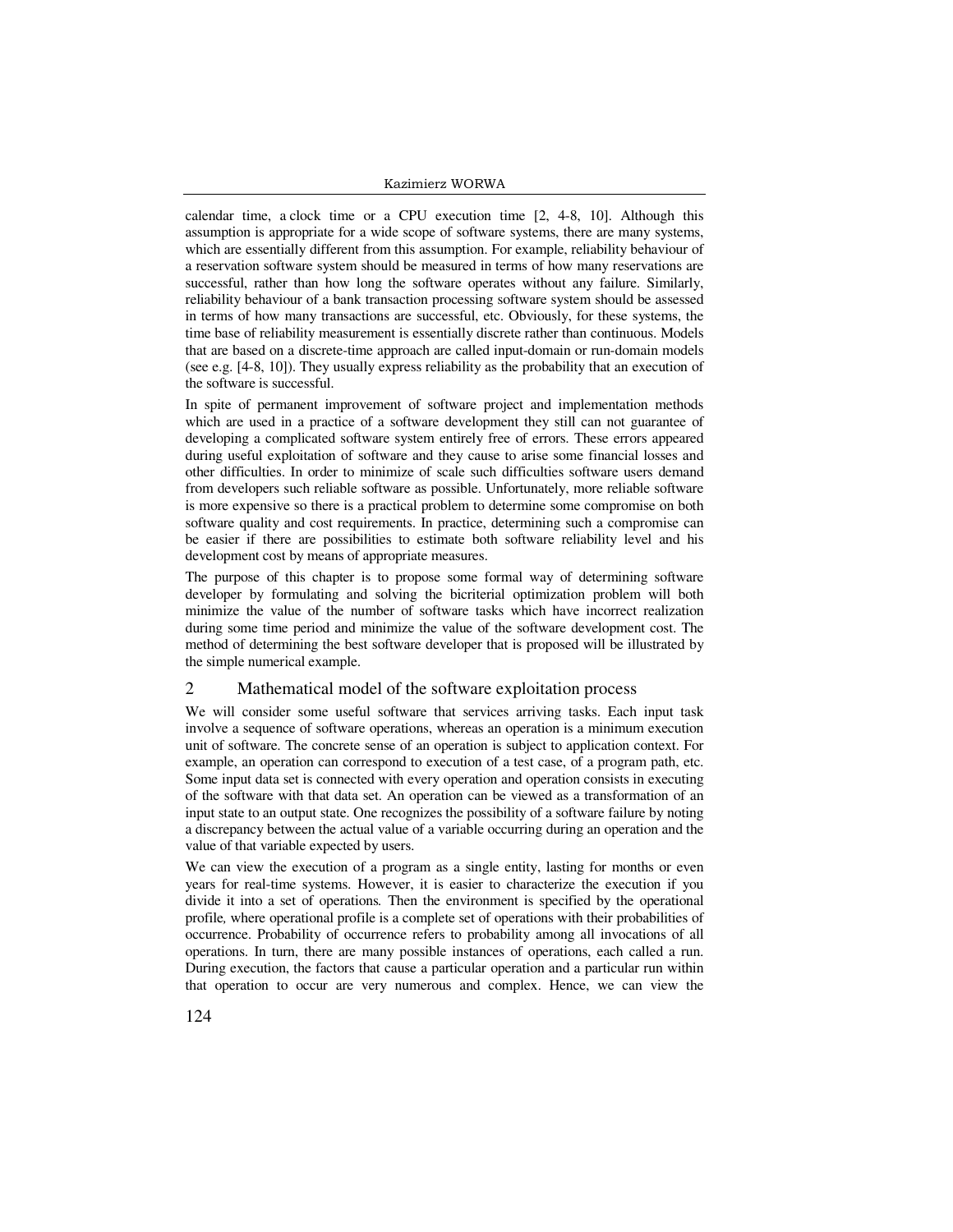operations required of the program as being selected randomly in accordance with the probabilities just mentioned. The runs within those operations also occur randomly with various probabilities.

A run is specified with respect to the operation of which it is a part by its input state or set of values for its input variables. Input variables are variables that exist external to an operation and influence its execution. The input state is not the same thing as the machine state*,* which is the much larger set of all variable values accessible to the computer. The machine state also includes variables that do not affect a run and are not set by it. Recurrent runs have the same input state. We judge the reliability of a program by the output states (sets of values of output variables created) of its runs. Note that a run represents a transformation between an input state and an output state. Multiple input states may map to the same output state, but a given input state can have only one output state. The input state uniquely determines the particular instructions that will be executed and the values of their operands. Thus, it establishes the path of control taken through the program. It also uniquely establishes the values of all intermediate variables. Whether a particular fault will cause a failure for a specific run type is predictable in theory. However, the analysis required to determine this is impractical to pursue.

It is noteworthy that such a way of software working is typical for greater part of software which are exploited in practice. As typical examples can be use reservations programs, inquiry programs, storage economy programs, registration and record programs and many others.

Both the human error process that introduces faults into software code and the run selection process that determines which code is being executed at any time and under what conditions, and hence which faults will be stimulated to produce failures, are dependent on an enormous number of time-varying variables. Hence, researchers have generally formulated software reliability models as random processes in time. The models are distinguished from each other in general terms by the probability distribution of failure times or number of failures experienced and by the nature of the variation of the random process with time. A software reliability model specifies the general form of the dependence of the failure process on the factors mentioned. You then particularize it by estimating its parameters.

It is assumed that tasks arrive to the software in a random way and time intervals  $\tau<sub>k</sub>$  $k=1,2,...$ , between succeeding tasks are independent random values with the same distribution function  $G(t)$ ,  $t \geq 0$ .

Let  $L(t)$  mean a number of tasks which arrive to the software at time  $[0, t]$ . For  $t \ge 0$  value *L*(*t*) is a random variable, *L*(*t*)∈{1,2,3,...}. The process {*L*(*t*), *t*≥0} is a some stochastic process with continuous time parameter and countable infinite set of states.

A result of the growing maturity of software development is that it is no longer adequate that software simply works; it must now meet other customer-defined criteria. Software development is very competitive, and there are many competent software developers, spread throughout the world.

Surveys of users of software-based systems generally indicate users rate on the average the most important quality characteristics as: reliability, rapid delivery, and low cost (in that order). In a particular situation, any of these major quality characteristics may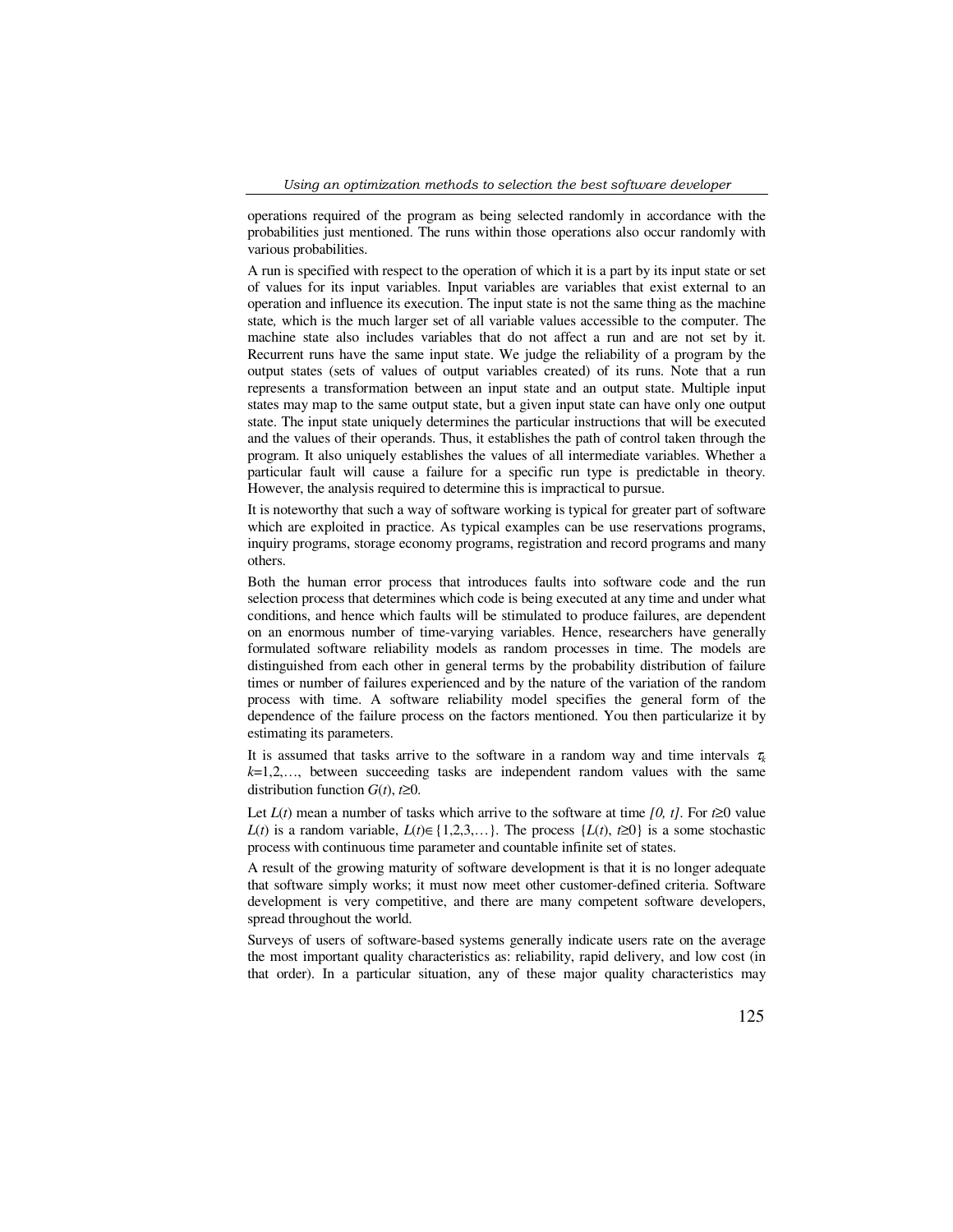#### Kazimierz WORWA

predominate. The quality of the software system usually depends on how much time development (especially testing) takes and what technologies are used. On the one hand, the more time people spend on development and testing, the more errors can be removed, which leads to more reliable software; however, the testing cost of the software will also increase. On the other hand, if the testing time is too short, the cost of the software could be reduced, but the customers may take a higher risk of buying unreliable software [7]. This will also increase the cost during the operational phase, since it is much more expensive to fix an error during the operational phase than during the testing phase.

When choosing a software developer the user is interested in a software quality (measured for example by a failure intensity), a development time and a development cost. For the purpose of this chapter a software developer will be characterized by a probability of correct realization by the software of single task, i.e. probability of correct execution of the software with single input data set. Let  $q$  mean this probability. Respectively, let *p*=1–*q* mean a probability of incorrect realization of single task, whereas realization of single task is incorrect if some errors appear during execution of the software with data set connected with that task. It is obvious that probabilities *q* and  $p=1-q$  characterize software developer. In general, value of *q* depends on the development methods and technologies, the lifecycle development process as well as the capabilities of the engineering design team.

Let *N*(*t*) mean a number of tasks which have incorrect realization during time period [0, t], i.e. during service of which some software errors appear. If we assume that none task which arrives to the software will be lost (system with an infinitive queue) value  $N(t)$  can be determined as follows

$$
N(t) = \sum_{n=0}^{L(t)} X_n,
$$
 (1)

where values  $X_n$ ,  $n = 1, 2, ..., L(t)$  are random variables with the same zero-one distributions

$$
P(X_n = 1) = p, \quad P(X_n = 0) = q.
$$

For a some natural number m random variable *N*(*t*) has following binomial distribution

$$
P(N(t)) = n_{|L(t)|=m} = \begin{cases} {m \choose n} p^n q^{m-n} & \text{for } m \ge n \\ 0 & \text{for } m < n \end{cases},\tag{2}
$$

where *n=*0,1,2*,...* .

Taking into account (1) and (2) we can determine probability distribution function of random variable  $N(t)$  as a border distribution of two-dimentional random variable  $(N(t), L(t))$ 

$$
P(N(t) = n) = \sum_{m=0}^{\infty} P(N(t) = n_{\vert L(t) = m}) \cdot P(L(t) = m), \quad n = 0, 1, 2, \dots
$$
 (3)

Considering prior assumptions probability  $P(L(t)=m)$  can be determined as follows [3]

$$
P(L(t) = m) = G_m(t) - G_{m+1}(t), \qquad m = 0, 1, 2, \dots
$$
 (4)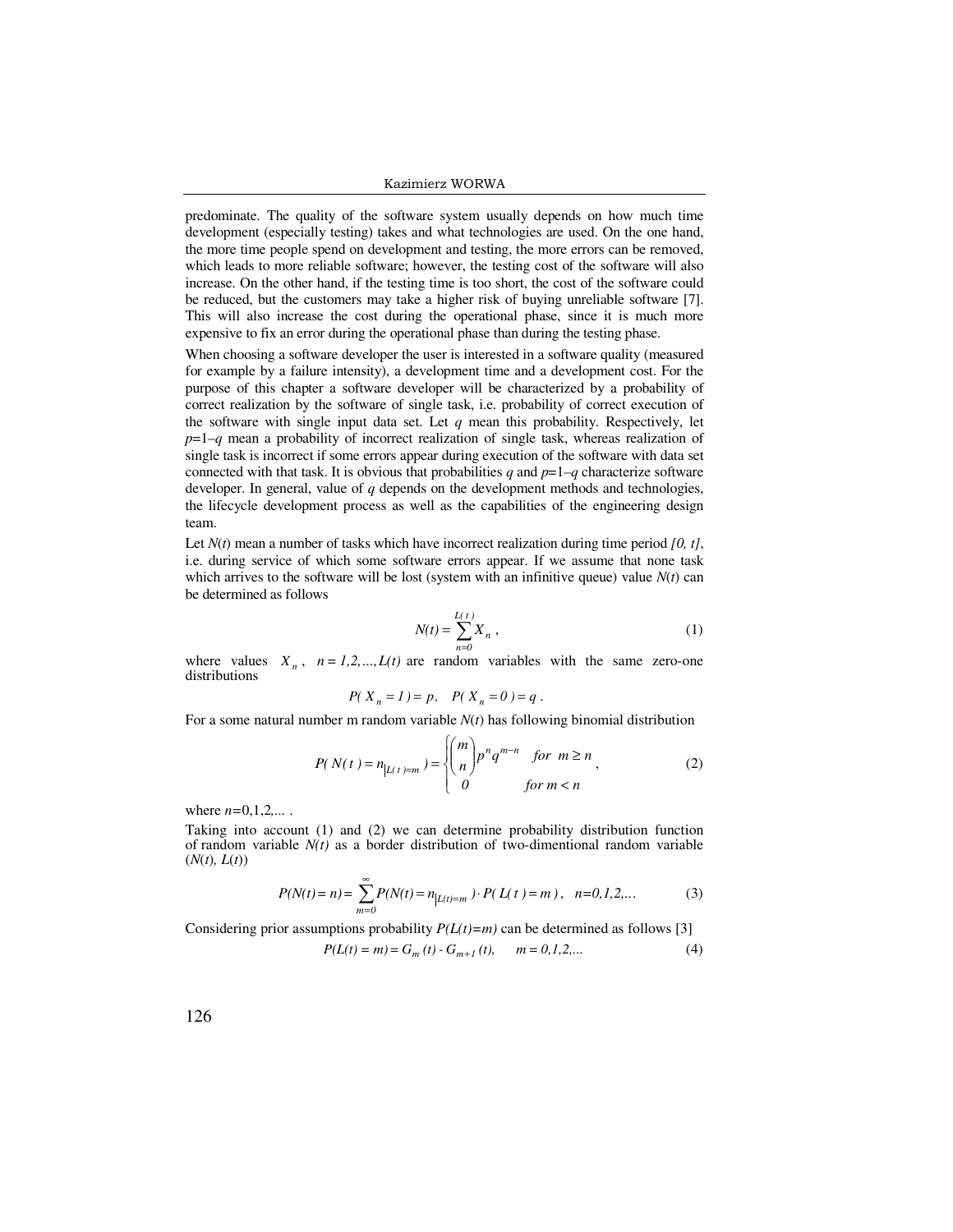where  $G_m(t)$ ,  $m \ge 1$ , means distribution function of random variable  $t_m$ , that has the form

$$
t_m = \sum_{k=1}^{m} \tau_k \tag{5}
$$

It is assumed that  $G_0(t) = 1$  and  $G_1(t) = G(t)$ .

Then, taking into account (2) and (4), we can determine probability distribution function of random variable *N(t)* as follows

$$
P(N(t) = n) = {m \choose n} p^n q^{m-n} [G_m(t) - G_{m+1}(t)] , n = 0, 1, 2, ... \tag{6}
$$

A mean value of number of incorrect serviced tasks at time period *[0, t]* has a following form

$$
E[N(t)] = \sum_{n=0}^{m} n \cdot P(N(t) = n)
$$
\n(7)

where probability  $P(N(t) = n)$  is stated by (6).

For example, if  $G(t) = 1 - e^{-\lambda t}$ , i.e. when random variables  $\tau_k$ ,  $k = 1, 2,...$ , have the same exponential distribution with  $\lambda$  parameter, we will obtain

$$
P(N(t) = n) = \sum_{m=n}^{\infty} {m \choose n} p^n q^{m-n} \frac{(\lambda t)^m}{m!} e^{-\lambda t}, \quad n = 0, 1, 2, ...
$$

from where, after simple transformation, we have

$$
P(N(t) = n) = (p\lambda t)^n \frac{e^{-\lambda pt}}{n!}, \quad n = 0, 1, 2.
$$
 (8)

Expression to calculate a mean value of random variable  $N(t)$  has in this case the form

$$
E[N(t)] = p\lambda t. \tag{9}
$$

Using (6) we can determine probability of event which consists in no errors will appear during useful exploitation of the software at time period *[0, t]*. This probability can be obtained from  $\overline{(6)}$  by taking  $n=0$ . Both mentioned probability and mean value of number of incorrect tasks at time *[0, t]* in expression (7) can be used as reliability measures of the software under investigation. It is worth to add that these measures unlike most reliability measures which can be found in subject literature, e.g. in [2, 6-7, 8] take into account not only reliability level of the software but circumstances of its exploitation as well.

## 3 Formulation of a bicriterial optimization problem of choice of the software developer

Mean value of number of incorrect serviced tasks during useful exploitation of the software at a given time period, appointed by (7), can be used as one of criteria (quality criterion) to determine a compromise which reconciles requirements of user of a software regarding its both reliability level maximization and production cost minimization.

A practical problem of choice of the best software developer by a potential user of that software will be considered. The user can choose one of some number possible developers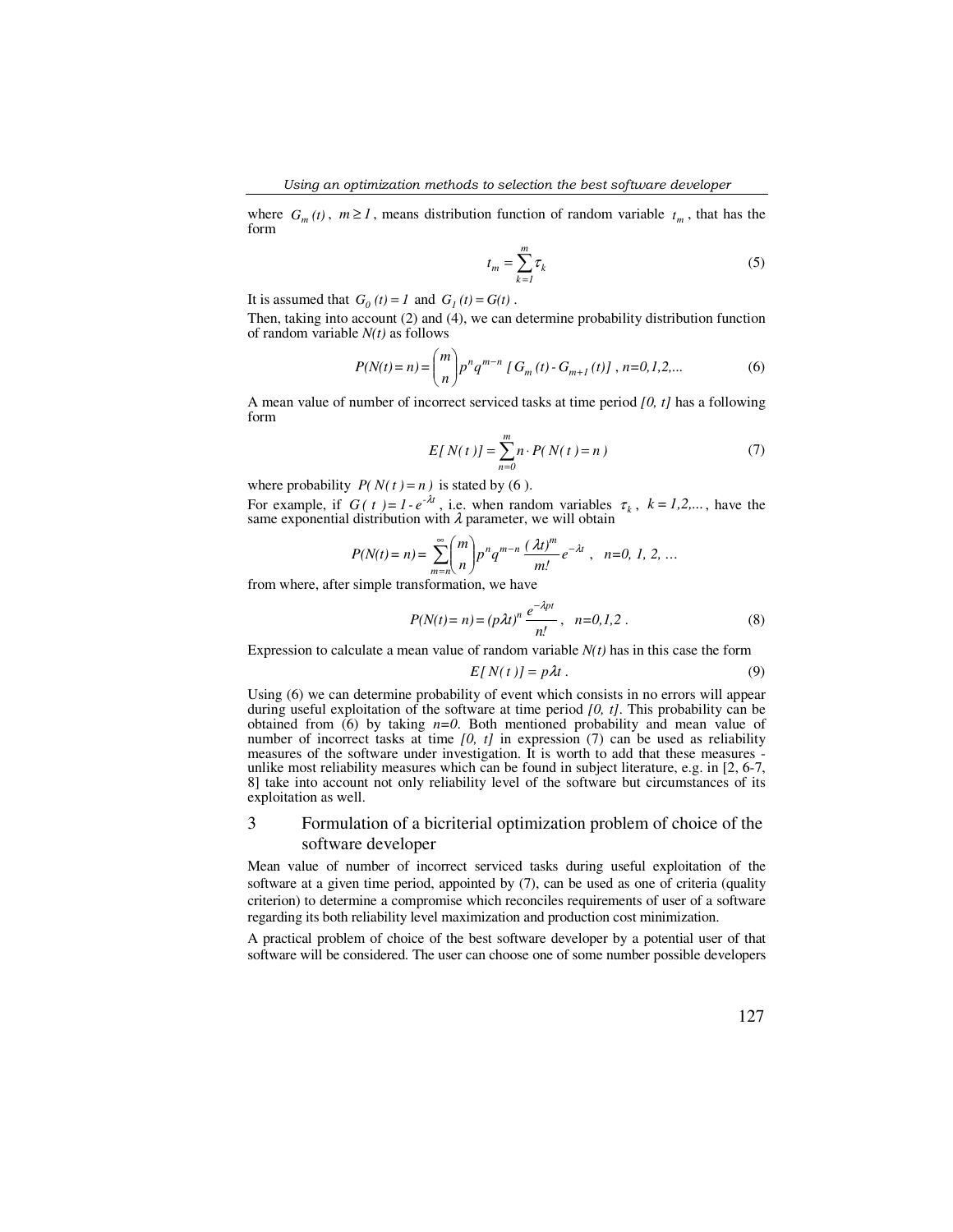of the software taking into account characterization of both software exploitation circumstances and technology of software development.

Let *I* mean set of numbers all possible software developers *I = {1, 2, ...,i, ..., I}.* 

$$
I = \{1, 2, ..., l, ..., l\}.
$$

From software user's viewpoint the *i*-th developer will be characterized by pair of numbers  $(q_i, k_i)$ , where  $q_i$  means probability of a correct execution of the software with a single input data set if the software is developed by the *i*-th developer, and  $k_i$  means cost of the software development by the *i*-th developer.

Because individual developers use different project and implementation methods, have a different computer equipment, use different organization and management styles and so on, characteristics  $q_i$ ,  $k_i$  can be different for every developer.

The software exploitation circumstances, i.e. circumstances in which it will be used, will be characterized by means of function *G*(*t*) which is distribution function of time intervals between succeeding demands of use the software. We still assume that time intervals are independent random variables with the same distribution.

A choice which is made by the user will be characterized by means following zero-one vector

where

$$
X = (x_1, x_2, \dots, x_i, \dots, x_I)
$$

$$
x_i = \begin{cases} 1 & \text{if the software is developed by the } i \text{-th developer} \\ 0 & \text{if not} \end{cases}
$$
 (10)

while

$$
\sum_{i=1}^{I} x_i = I \tag{11}
$$

Expression (11) ensures that software is developed by exactly one developer .

Let  $N_t(X)$  mean software reliability coefficient for choice X, that is interpreted as a mean value of incorrect serviced tasks arriving to the software at time period *[0, t]*.

According to (7) coefficient  $N_t(X)$  can be determined as follows

$$
N_t(X) = \sum_{i=1}^{I} x_i \cdot E[N(t)] \quad , \tag{12}
$$

where value  $E[N(t)]$  is stated by (7) with substitutions  $p_i$ ,  $q_i$  instead  $p$  and  $q$  respectively. Let  $K(X)$  denote a development cost of the software for choice  $X$ . This cost can be determined as follows

$$
K(X) = \sum_{i=1}^{I} x_i \cdot k_i,
$$
\n(13)

where  $k_i$  means cost of the software developed by the *i*-th developer.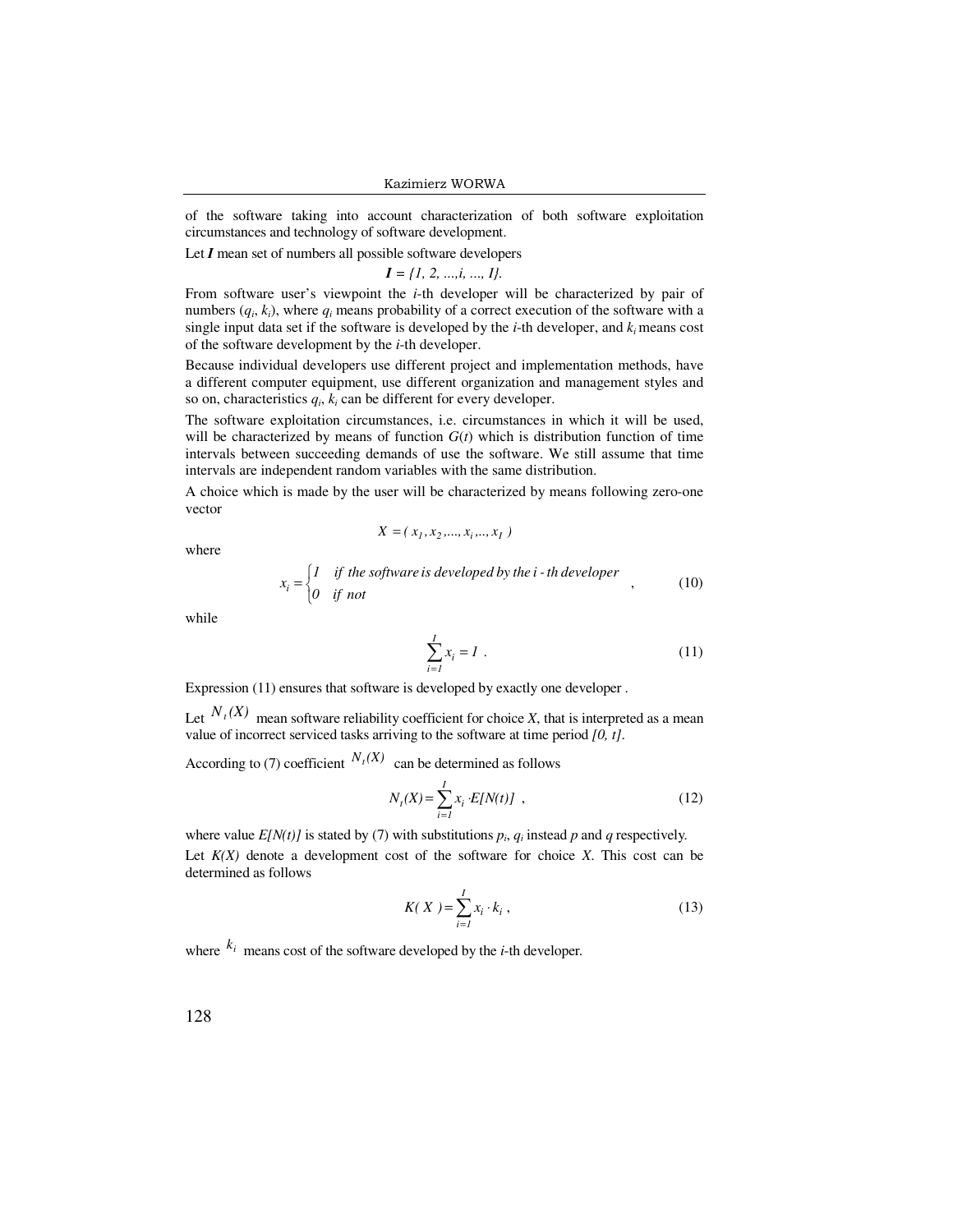On the base prior assumptions and expressions that were obtained we can formulate following bicriterial optimization problem of choice of software developer

$$
(X, F, R), \tag{8}
$$

where:

*X* is a feasible solution set which is defined as follows

 $X = \{X = (x_1, x_2, \ldots, x_i, \ldots, x_l) : X \text{ complies with constraints (10), (11)}\}$ ;

*F* is a vector of quality coefficient which has form

$$
F(X) = (N_t(X), K(X))
$$
,

where values  $N_t(X)$ ,  $K(X)$  are determined by expressions (12) and (13) respectively;

*R* is a so-called domination relation which is defined as follows

$$
R = \{ (y_1, y_2) \in Y \times Y : y_1^1 \le y_2^1, y_1^2 \le y_2^2 \}, y_1 = (y_1^1, y_1^2), y_2 = (y_2^1, y_2^2),
$$
  
whereas *Y* is so-called objective function space  

$$
Y = F(X) = \{ y = (N_t(X), K(X)) : X \in X \}.
$$

The problem (14) is a bicriteria optimization problem with linear objective functions and linear constraints. A solution of this problem can be obtained by using well known methodology of solving multiple optimization problems [9]. According to that methodology as a solution of the problem (14) we can determine:

- a dominate solution set,
- a nondominate solution set,
- a compromise solution set.

Taking into account that values of objective functions  $N_t(X)$  and  $K(X)$  are inverse (in sense that if a value  $N_t(X)$  is decreased, the value  $K(X)$  is increased) it is reasonable to expect that the dominate solution set will be empty. In a such situation practically recommended approach is to determine a nondominate solution set. If this set is very numerous we can narrow it down by determining a so-called compromise solution, i.e. such solution belongs to the nondominate solution set that is a nearest (in sense Euclidean distance) to the socalled an ideal point [9].

The best software developer that to be chosen after solving the optimization problem (14) will both minimize the value of the number of software tasks *Nt*(*X*) which have incorrect realization during time period *[0, t]* and minimize the value of the software development cost *K*(*X*).

### 4 Numerical example

In order to illustrate of considerations that were described some simple numerical example will be presented.

Let set of numbers of potential software developers have form  $I = \{1,2,3,4,5\}$  and qualitycost characterization of potential developers be as at the table 1.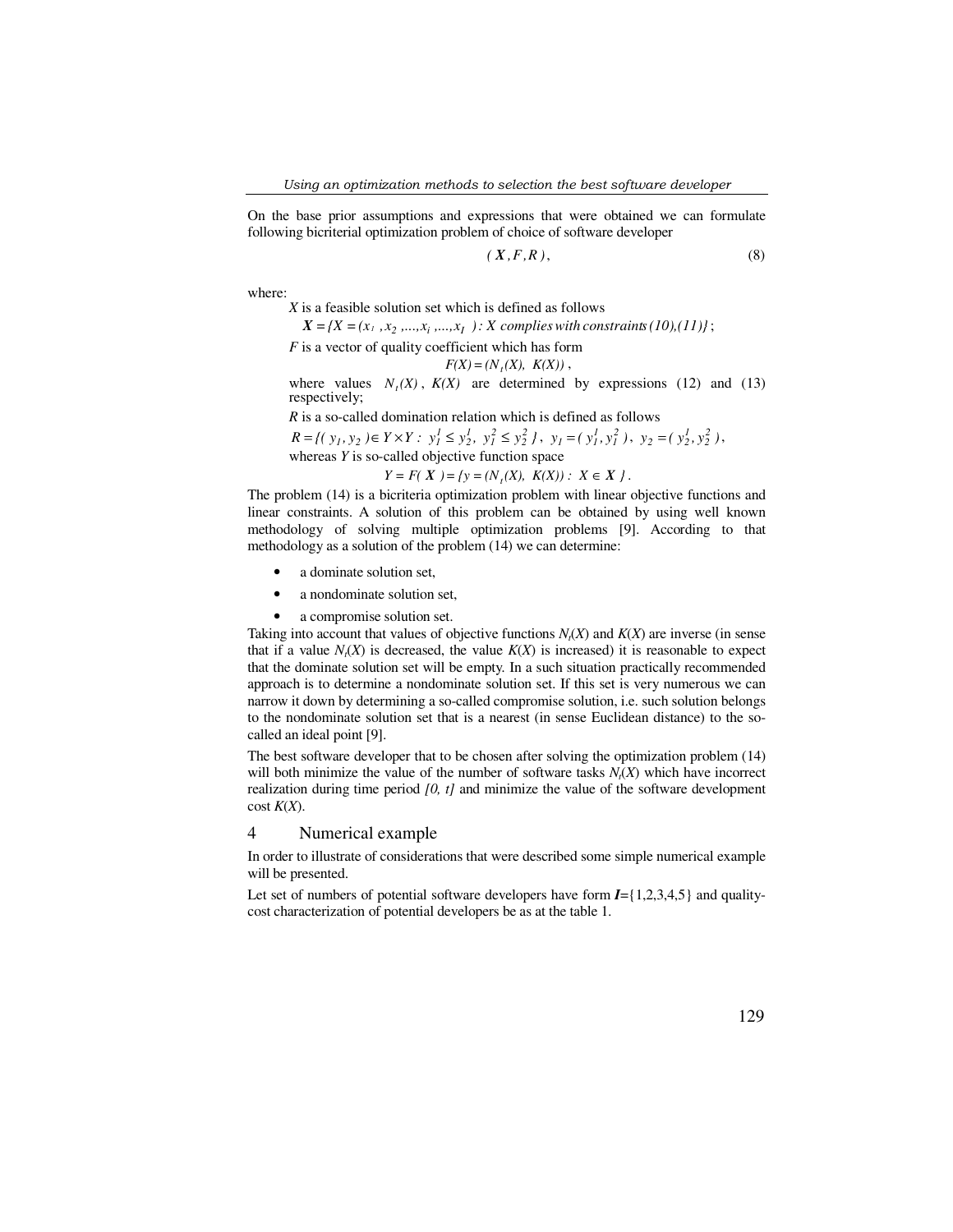*Tab. 1. Quality-cost characterization of developers*

|                           | 0,50 | $_{0,80}$ | 0,85 | $_{0,90}$ | በ 05 |
|---------------------------|------|-----------|------|-----------|------|
| $k_i \cdot l \mathcal{O}$ |      |           | ບູ   | س و م     | . .  |

For the quality-cost parameters that characterize of potential developers from Tab. 1 we will solve the bicriterial optimization problem (14).

If we assume that time intervals between task arrivals to the software have exponential distribution  $G(t)=1-e^{-\lambda t}$ ,  $t\geq 0$ , we will obtain

$$
N_t(X)=\lambda t \sum_{i=1}^5 x_i p_i.
$$

According to numerical values  $q_i$ ,  $k_i$ ,  $i \in I$ , that were assumed the feasible solution set has a form *X*={(1,0,0,0,0), (0,1,0,0,0), (0,0,1,0,0), (0,0,0,1,0), (0,0,0,0,1)}.

*Tab. 2. Values of the objective function space* 

|          |         |         | ັ       |         |          |
|----------|---------|---------|---------|---------|----------|
| $N_t(X)$ | 105.00  | 42.00   | 31.50   | 21.00   | 10.50    |
| $K\!X$   | 5000.00 | 6000.00 | 6500.00 | 9500,00 | 12000.00 |

A feasible solution set for this problem is a five-elements set of zero-one vectors. We assume that  $\lambda = 0.21$   $h^{\text{T}}$  and  $t = 1000$  *h*. Objective function values for the feasible solution set are presented at Tab. 2. It is easy to check that the dominate solution set of



 *Fig. 1. An illustration of an objective function space (unnormalized Y and normalized Y )* 

the problem (14) is empty (it is because of objective functions  $N_f(X)$  and  $K(X)$  are inverse in sense their values). In that case practically recommended approach is to determine a nondominate solution set. It can be easy proved that above set *X* is a nondominated solution set, i.e. every vector from  $X$  is a nondominated solution of the bicriterial optimization problem (14). According to methodology of solving of multiple objective decision problems in such a case we can find a compromise solution with reference to some measure of a distance between so-called ideal point and particular points of the objective function space *Y* [9].

Co-ordinates of the ideal point  $y^* = (y_1^*, y_2^*) \in Y$  are defined as follows:

130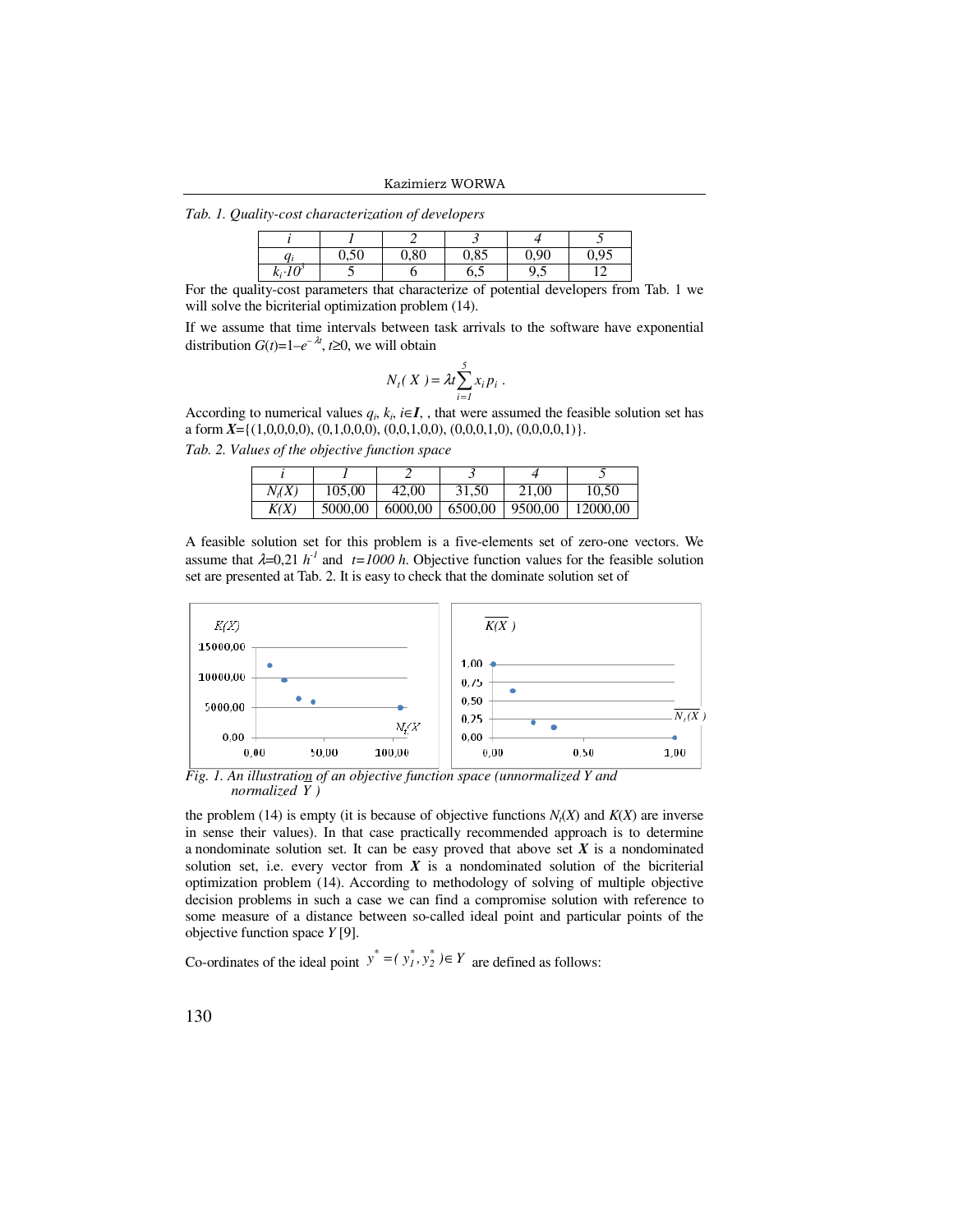$$
y_I^* = \min_{X \in X} N_t(X),
$$
  

$$
y_2^* = \min_{X \in X} K(X).
$$

In accordance with assumed values of quality-cost parameters we will have  $y_l^* = 10.5$ and  $y_2^* = 5000$ .

In order to narrow down nondominate solution set we will determine a compromise solution of this problem, i.e. such solution belongs to the nondominate solution set that is a nearest (in sense Euclidean distance) to the so-called an ideal point [9]. For this reason both objective functions  $N_t(X)$  and  $K(X)$  determined by (12) and (13) respectively, will be normalized by means of the following formulae [9]:

$$
\overline{N_t(X)} = \frac{N_t(X) - N_t^{min}(X)}{N_t^{max}(X) - N_t^{min}(X)}, \qquad \overline{K(X)} = \frac{K(X) - K_{min}(X)}{K_{max}(X) - K_{min}(X)},
$$
(15)

where

$$
N_{i}^{min}(X) = \min_{X \in X} N_{i}(X), \quad N_{i}^{max}(X) = \max_{X \in X} N_{i}(X)
$$
 (16)

$$
K_{min}(X) = \min_{X \in X} K(X), \quad, K_{max}(X) = \max_{X \in X} K(X)
$$
\n
$$
(17)
$$

where  $X$  is a feasible solution set.

*Tab. 3. Values of the normalized objective function space* 

|          |             |      | ب    |      |      |
|----------|-------------|------|------|------|------|
| $N_t(X)$ | $1,00^{-5}$ | 0,33 | 0,22 | 0,11 | 0.00 |
| K(X)     | 0,00        | 0,14 | 0,21 | 0.64 | 1,00 |

As a result of the normalization both normalized objective functions  $N_t(X)$  and  $K(X)$ have values belong to range *[0, 1].*

It is easy to notice that in the example that is considered the ideal point  $(N_t(X), K(X))$ is of the form  $(N_t(X), K(X)) = (0,0)$ .

The searched compromise solution  $X^\circ \in X$  can be determined as follows  $X^{\circ} = \overline{F}^{-1}(\overline{y}^{\circ}),$ 

where point  $\bar{y}^{\circ} = (\bar{y}_1^{\circ}, \bar{y}_2^{\circ}) \in \bar{Y}$  minimizes the above norm, i.e.

$$
\left\|\overline{y}^* - \overline{y}^{\circ}\right\| = \underset{\overline{y} \in \overline{Y}}{\min} \left\|\overline{y}^* - \overline{y}\right\|.
$$

According to numerical values which were assumed we have  $y^{\circ} = (0.22, 0.21)$  and respectively  $X^{\circ} = (0,0,1,0,0)$  and it means that an optimal variant of the software development is for *i=3*.

Table 2 presents the results of solving the optimization problem (14). The row (in bold) that corresponds to the vector is the compromise solution of this problem, i.e. this is a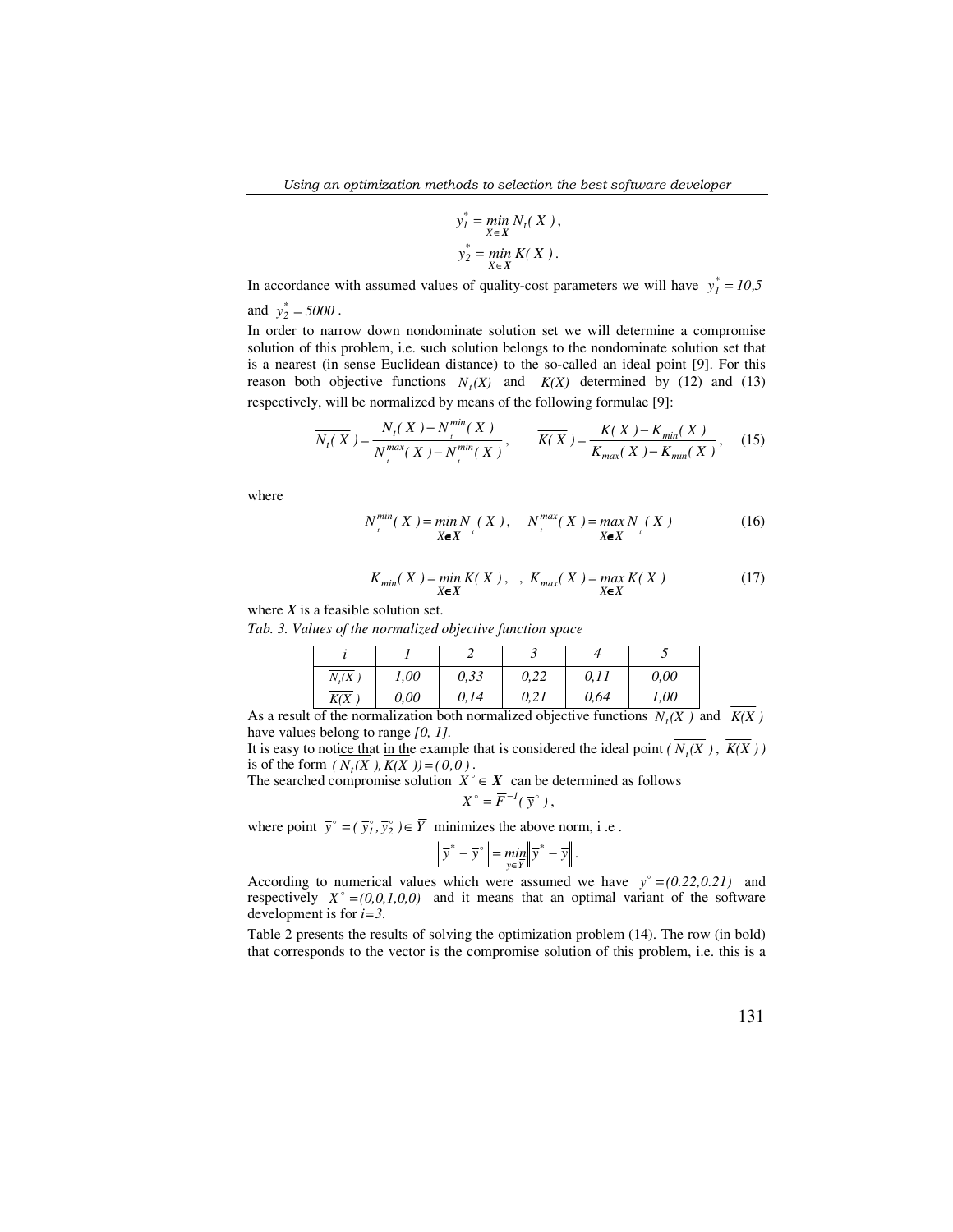such vector that is a nearest to the ideal point  $(0, 0)$ , where a distance function  $d[(N_t(X), K(X), K(X))$ ,  $(0, 0)]$  is of the form

$$
d[(\overline{N_t(X)}, \overline{K(X)}), (0,0)] = \sqrt{[\overline{N_t(X)}]^2 + [\overline{K(X)}]^2} \tag{18}
$$

It is easy to notice that the vector  $X^{\circ} = (0,0,1,0,0)$  complies following condition

$$
d[(N_t(X^{\circ}), K(X^{\circ})), (0,0)] = \min_{X \in X} d[(\overline{N_t(X)}, \overline{K(X)}), (0,0)] \tag{19}
$$

*Tab. 4. Compromise solution of the optimization problem (14)* 

|                | $X_1$        | $X_2$          |          |          |   |       | $X_3   X_4   X_5   N_{\tau}(X)   \overline{N_{\tau}(X)}   K(X)$ |         | K(X) | $d[(N_t(X), K(X))$ , (0,0)] |
|----------------|--------------|----------------|----------|----------|---|-------|-----------------------------------------------------------------|---------|------|-----------------------------|
|                |              | $\theta$       | $\theta$ | $\theta$ |   | 105,0 | 1.00                                                            | 5000,0  | 0,00 | 1,00                        |
| 2              | $\Omega$     |                | $\theta$ | $\theta$ |   | 42.0  | 0.33                                                            | 6000,0  | 0.14 | 0.36                        |
| $\overline{3}$ | $\mathbf{0}$ | $\mathbf{0}$   |          | 0        | 0 | 31,5  | 0.22                                                            | 6500,0  | 0,21 | 0,31                        |
| $\overline{4}$ | $\Omega$     | $\Omega$       | $\theta$ |          | 0 | 21,0  | 0.11                                                            | 9500,0  | 0.64 | 0.65                        |
|                | $\Omega$     | $\overline{0}$ | $\theta$ | $\Omega$ |   | 10,5  | 0,00                                                            | 12000,0 | 1,00 | 1,00                        |

## 5 Concluding remarks

The chapter proposes some formal way of choosing a software developer by formulating and solving the bicriterial optimization problem will both minimize the value of the number of software tasks which have incorrect realization during some time period and minimize the value of the software development cost.

An interpretation of terms ''task'' and ''service'' makes possibility to refer considerations that were presented to almost every useful software, including so-called real time software.

Practical usage of the method of determination of an optimal choice of a software developer which was presented is possible if values  $q_i$ ,  $k_i$  and distribution functions  $G_i(t)$ , *i*∈*I* are known. These values can be estimated by means of methods that are developed on the base of software reliability theory (see e.g. [4, 6-8]).

Set of constraints which is used in bicriterial optimization problem (14) can be changed according to current needs. In particular, that set can be completed by such constraints which would guarantee that values of both software development cost and mean value of tasks that are serviced incorrect would keep within the feasible values.

The method of choosing a software developer that has been proposed was illustrated by the simple numerical example. For assumed values of quality-cost characteristics of developers the best producer has been obtained as a compromise solution of the bicriteria optimization problem (14).

#### References

- 1. *IEEE Standard Glossary of Software Engineering Terminology.* IEEE Standard 610.12, 1990.
- 2. Konopacki G., Worwa K.: *Uogólnienie modeli niezawodności oprogramowania Shoomana i Jelinskiego-Morandy.* Biuletyn WAT, Nr 12, 1984.